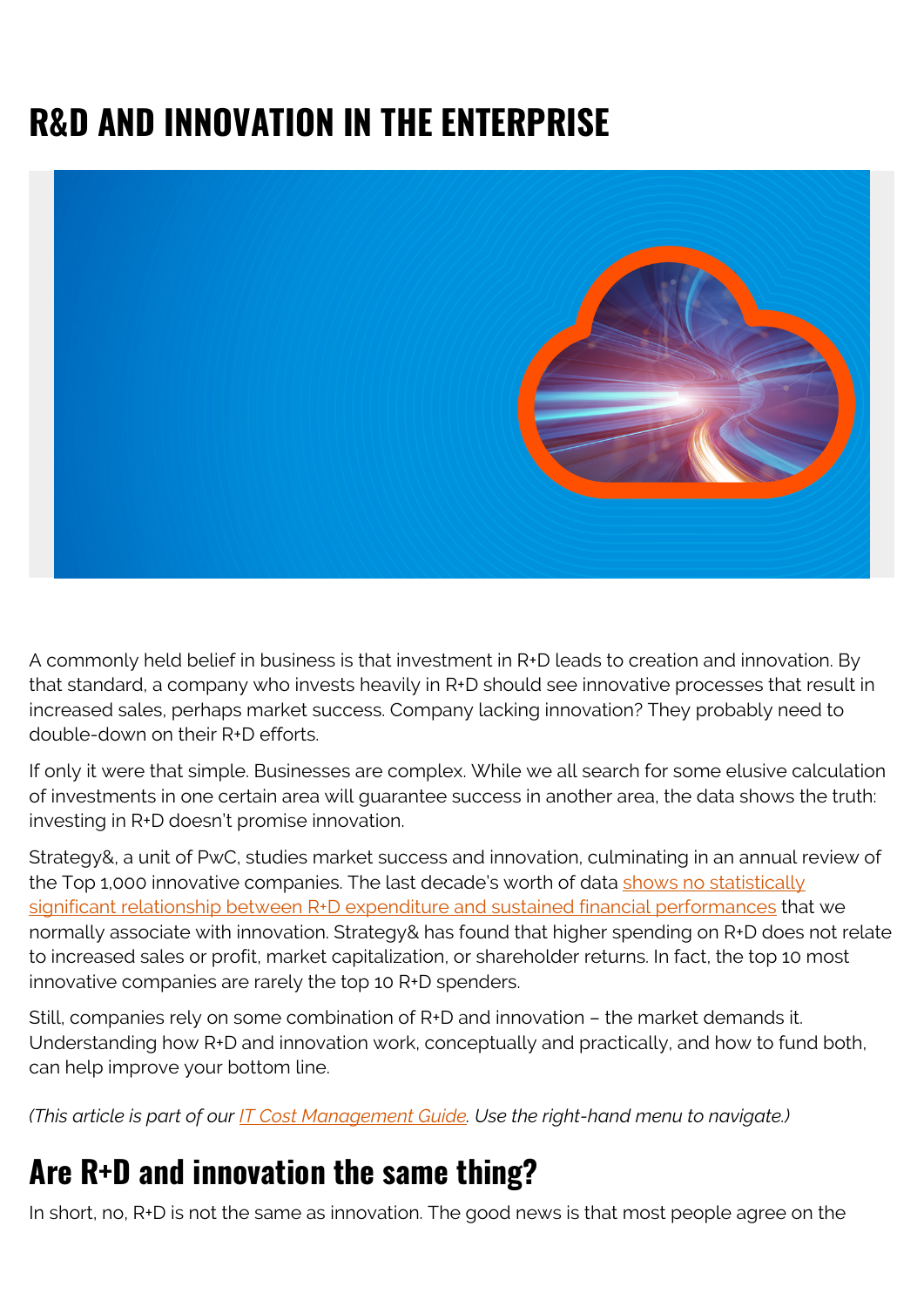separation between R+D and innovation, but we haven't reached consensus on the differences.

Some theories: that R+D is an early-stage component of innovation, an umbrella-term for commercializing findings and discoveries. Or, that R+D is a long-term play but innovation can be put into action, across a variety of business needs, in the near term. These various definitions indicate that both R+D and innovation are changing in today's interconnected, outcomes-based marketplace.

This question is timely, especially for digital firms who are under immense pressure to constantly provide the next great solution. Yet this need for innovation plays out across all industries. The mega-pharma firm Pfizer has been known for their R+D for decades. In recent years, however, they've developed short-term innovation efforts that are wholly separate from R+D. What gives?

One school of thought is that the universal truth of a good product (the idea that a good product will sell, no matter what) is no longer a given. Today, [organizations must go beyond mere products or](https://www.linkedin.com/pulse/what-difference-between-rd-innovation-stefan-lindegaard/) [technologies to be successful](https://www.linkedin.com/pulse/what-difference-between-rd-innovation-stefan-lindegaard/) – whether it's improved customer service, seeming to "do the right thing" on a moral issue, or a whole host of tangible and intangible metrics. A good product alone no longer promises a good business.

An academic approach holds that, in most companies, the [purpose of R+D is threefold:](http://pubs.acs.org/cen/125th/pdf/7913vaughn.txt.pdf)

- 1. **Developing fundamental knowledge.** This often means exploring certain technologies that have potential for massive industry impact, but neither their intrinsic value or practical application is known. Funding for this purpose is a fraction of the whole, but it is strategic, with little expectation for near-term growth or development.
- 2. **Supporting business areas** like business management, manufacturing, and customer satisfaction. Functions are more tangible and necessary, like looking for strengths and weaknesses or upcoming trends that allow the company to create new business opportunities. This work isn't necessarily ongoing, but perhaps focused on a certain timeline or business area.
- 3. **Creating and implementing new technologies.** The output from this R+D arm can could be anything. Companies tend to see this R+D area as an investment instead of as a necessary operating cost, especially for short-term projects that are easier to measure and value.

In this multi-purpose vision of R+D, innovation can still come from anywhere, but when companies recognize and act on all three purposes, R+D may be more directly tied to an innovative outcome.

## **Funding R+D**

With competing purposes for R+D, it's no wonder that some companies often treat it as a nonessential expenditure. In the U.S., even the IRS sees it as such.

But recent research on digital firms in particular shows that R+D is essential. R+D is a necessary and important piece of operating expenses because, without it, most digital firms would be stopped in their digital tracks altogether.

Compare a fluid digital company, like Google, with a staid American company, like General Mills: it would be heresy to think Google shouldn't improve current products and introduce new ones, but General Mills makes cereal and other products in much the same way it did decades ago. Google sees innovation beyond a search engine, with forays into individual software, artificial intelligence, mobile apps, enterprise services, hardware, and much more. General Mills' innovations often seem to reduce a cereal's fat or add in some fiber – perhaps a smaller win on the innovation continuum.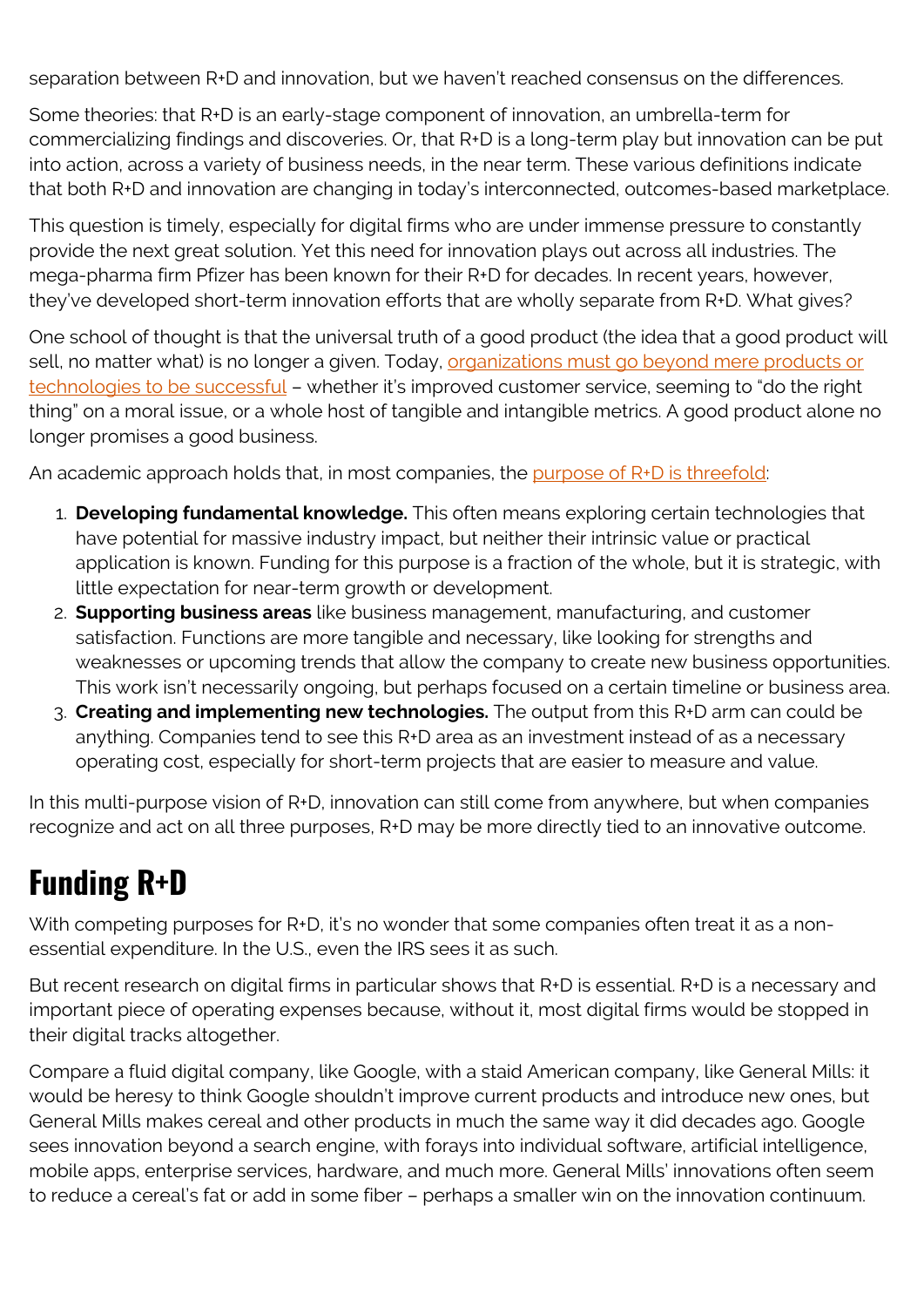Today, economic success is measured less by a single product and more by the confluence of ideas, strategies, software and algorithms, the ever-elusive innovation. All these efforts require R+D. A recent study, [published by the Harvard Business Review](https://hbr.org/2019/01/its-time-to-stop-treating-rd-as-a-discretionary-expenditure), surveyed five years of data from a variety of digital firms, including Yelp, Netflix, Facebook, and Alphabet as well as much smaller outfits. The results indicate that while established digital companies like these spent around 15-20 percent of their revenue, smaller digital firms often invest upwards of 50 percent. (Twitter spent 76 percent in 2013.)

Now, compare that to traditional companies who spent significantly less than that in 2017: GM spent two percent and Walmart spent zero on R+D.

Sure, traditional companies may work in other ways, but the way to fund R+D is changing, too. In the 20th century, obtaining financial capital necessary to fund innovative science research was difficult – you needed a lot of money with little tangible or guaranteed outcome. Today, though, financial capital isn't the problem – digital companies bring in billions and many know how to obtain it from outside sources. But scarce is the scientific and engineering talent that drives R+D: fewer people have the hard science and engineering skills, so they cost more to retain.

### **Funding innovation**

If R+D is driven by the need to create better or more innovative solutions, then innovation is driven by value. R+D might create interesting or important findings, but without a process that results in additional value, R+D can feel superfluous, even if we agree it's essential.

True innovation, then, isn't simply a "better" product, but one that offers new value to the customer. One strategy focuses on [shifting some R+D spending](https://blog.strategyzer.com/posts/2018/4/25/dont-mistake-increased-rd-as-more-innovation): take 15 percent of your current R+D spending and invest it in a business-focused R+D process that aims to improve value propositions – whether through value-adds for the customers or in business models that can grow and scale. This business investment could include wholly new technologies and products as well as tweaks to your current business model that results from your "business R+D".

Another way to fund innovation is to apply a start-up mentality: stop "cost cutting", a move that signals hard times. Instead, [redirect massive marketing budgets and money spent on tiny](https://techcrunch.com/2018/04/23/innovation-can-help-old-consumer-brands-win-customers-and-influence-people/) ["innovations"](https://techcrunch.com/2018/04/23/innovation-can-help-old-consumer-brands-win-customers-and-influence-people/) that don't move the needle much and funnel this money into R+D. This signals to shareholders that you're retooling for growth and innovation, not shrinking away from a need to change.

#### **Creating a positive correlation between R+D and innovation**

Though R+D doesn't guarantee innovation, applying a sustainable business model to getting innovation from your R+D can be fruitful. For instance, [Intel combines massive R+D spending with a](https://www.intel.com/content/www/us/en/silicon-innovations/intel-tick-tock-model-general.html) [specific business model](https://www.intel.com/content/www/us/en/silicon-innovations/intel-tick-tock-model-general.html) that takes advantage of R+D's findings. This model, known as "tick tock", focuses on two areas of Intel's business: microarchitecture processes and manufacturing technology.

In a "tick" cycle, Intel focuses on advancing their manufacturing processes that indirectly benefit customers. In a "tock" cycle, the company built on these manufacturing changes in order to innovate their processes microarchitecture, resulting in increased speed or power (perhaps both) in the end product.